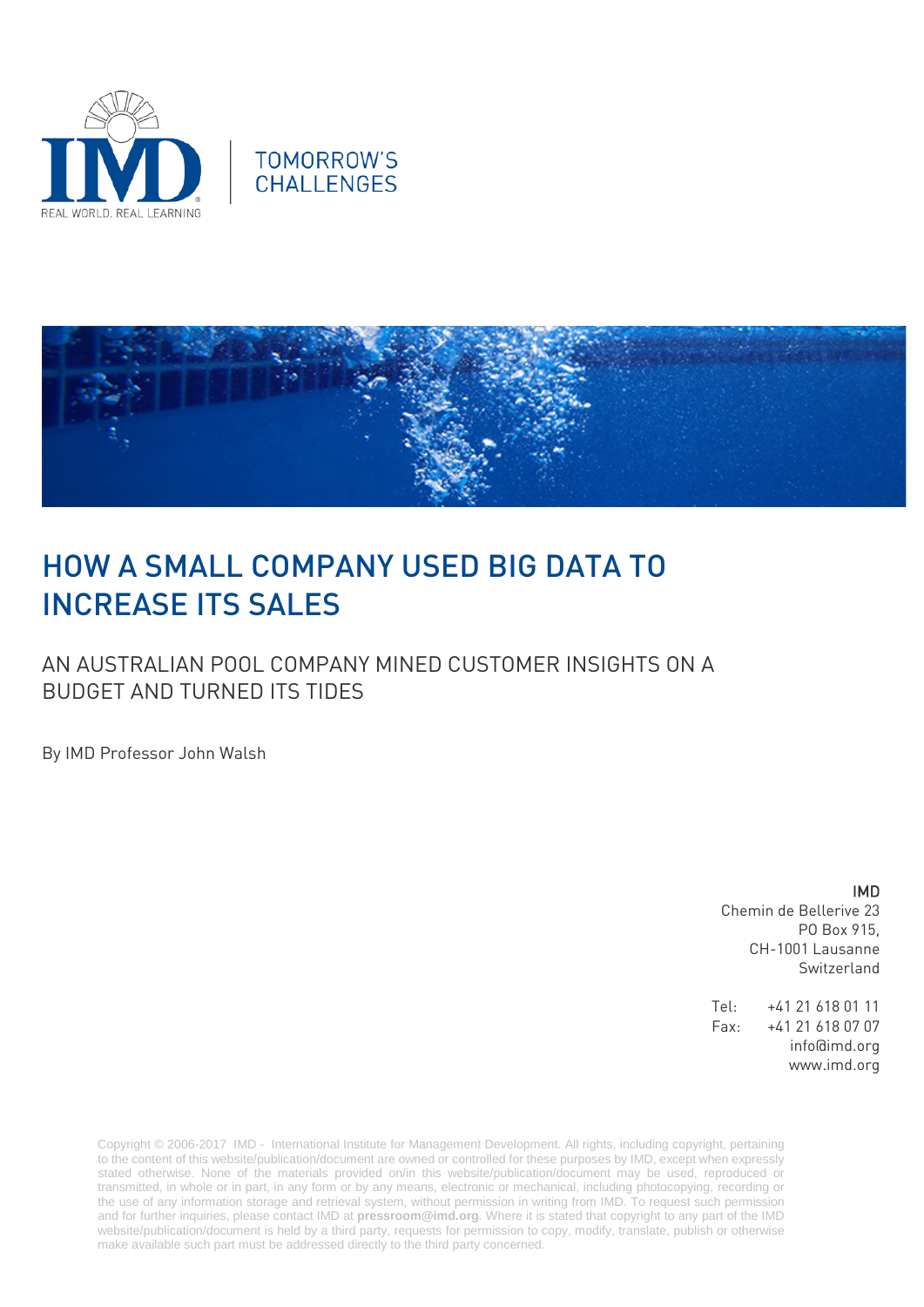Narellan Pools, an Australian-based swimming pool builder, leveraged big data to glean customer insights. The resulting marketing campaign generated a ratio of revenue to expenditure of 54:1.

Australia's climate generates demand for swimming pools. However, recently, higher house prices have left heavily-indebted Australian home-purchasers with little money to add a pool. Also, higher prices have resulted in a shift away from houses and towards apartment living. This, combined with an influx of new competitors, caused Narellan Pools' revenue to decline approximately 25% from 2007 to 2013.

The swimming pool business is a bit like running funeral home – most customers don't come back a second time. This makes some marketing activities more important than others. Narellan had focused on building brand awareness using traditional channels like television and print media, with a little bit of keyword purchasing in search media, so when people would make a decision to buy a pool, there was a reasonable chance Narellan would be in the consideration set.

In 2013 Narellan turned to Affinity, a marketing services firm, to create a digitally-led marketing strategy. The objective was to reverse the decline in sales with a budget of only AUD 495,000 for media spend. Affinity started by analyzing sales data. While, unsurprisingly, sales were higher in hotter months, Affinity noticed a huge, and initially unexplained, variance in the conversion of customer leads to sales: on some days customer leads converted to sales at up to 800% of the norm. The spike in conversion rates would last for about half a week then revert to the average.

Affinity assembled seven terabytes of data, over 100 million rows in total, covering five years. Narellan's proprietary data (including website traffic, site visit duration, visit to enquiry ratios as well as advertising and promotional spend and plans) was combined with third-party data (such as consumer confidence, inflation, interest rates, building approvals, online pool-related keyword searches and more). After much analysis, the hard work paid off with a precious customer insight. While temperature obviously drives interest and purchases of pools, the huge increase in conversion from interest to purchase was explained by a very particular climatic feature. When the current temperature, in a given locale, was higher than the mean rolling monthly average for two days or more, it was only then the high conversion of leads to sales occurred. So, absolute high temperature was less important than the temperature relative to the recent past, at least in moving customers from interest to purchase. The duration of the higher conversion rate lasted four days, including the second day of higher than average temperature.

Armed with the answer to "when", the analysts searched for the "what". In-depth interviews with customers revealed that the thought of the first dive into one's own pool was the imagery that resonated most with potential customers; it was this vision that drove people through to the end of the path to purchase. Affinity determined that this would be the content of the online marketing campaign, which included search media (by buying keywords, for instance) and social media (with banner and video ads).

In each of the 49 regions of Australia where Narellan operated, the decision to turn on or keep off the online campaign would be determined by the comparison of current temperature with the 30-day rolling average. Specifically, if the forecast for the present day's temperature exceeded the 30-day rolling average and the previous day's temperature did also, then the online campaign was turned on for a period of four days. At any given time, one region might be alight with Narellan advertising while another completely silent. The system was automated and the online campaign would come to life in this predefined way.

The results were impressive. In 2015, leads increased by 11%, and sales increased by 23%, compared to 2014. And, only 70% of the AUD 495,000 media budget was spent. The revenue return for every dollar of marketing expenditure was AUD 54.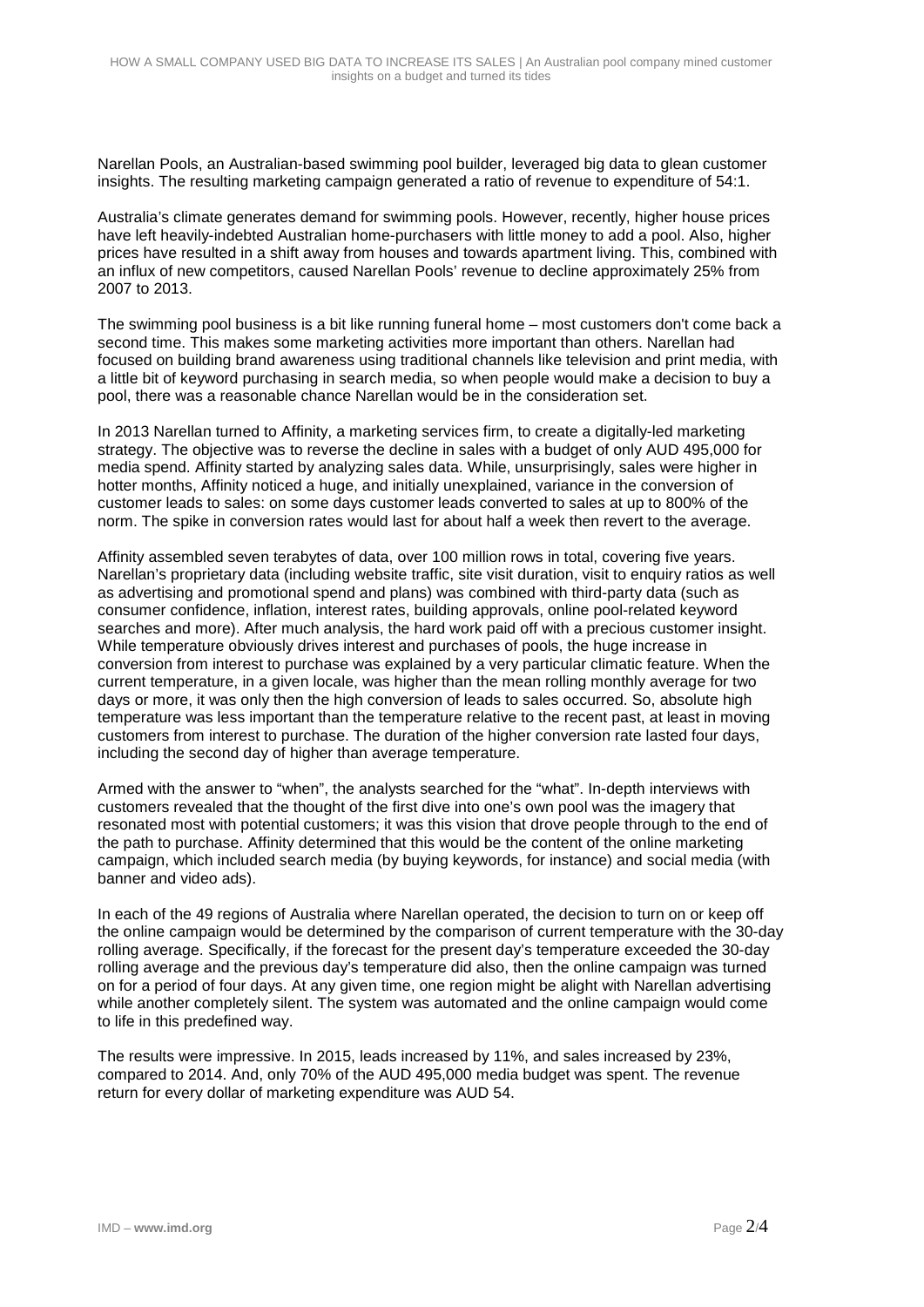The age of online marketing has been dominated by stories of huge sums being spent by many people employed by large firms. This tale from the Antipodes reminds us that smart people in small firms can create big impact using small sums. Clever analysis of the vast amounts of data that is being generated these days can deliver real and useful insights about customers. And, advances in technology mean that these insights can be leveraged to great effect, by firms big and small. As with the world offline also, determining where on the customer's path to purchase you wish to focus and being single-minded in the objective, remains as important today as ever before. The tools have changed and the marketing levers have expanded, but competent analysis delivering insights that inform well-chosen marketing actions is as useful as ever.

*[John Walsh](http://www.imd.org/about/facultystaff/walsh.cfm) is Professor of Marketing at IMD.*